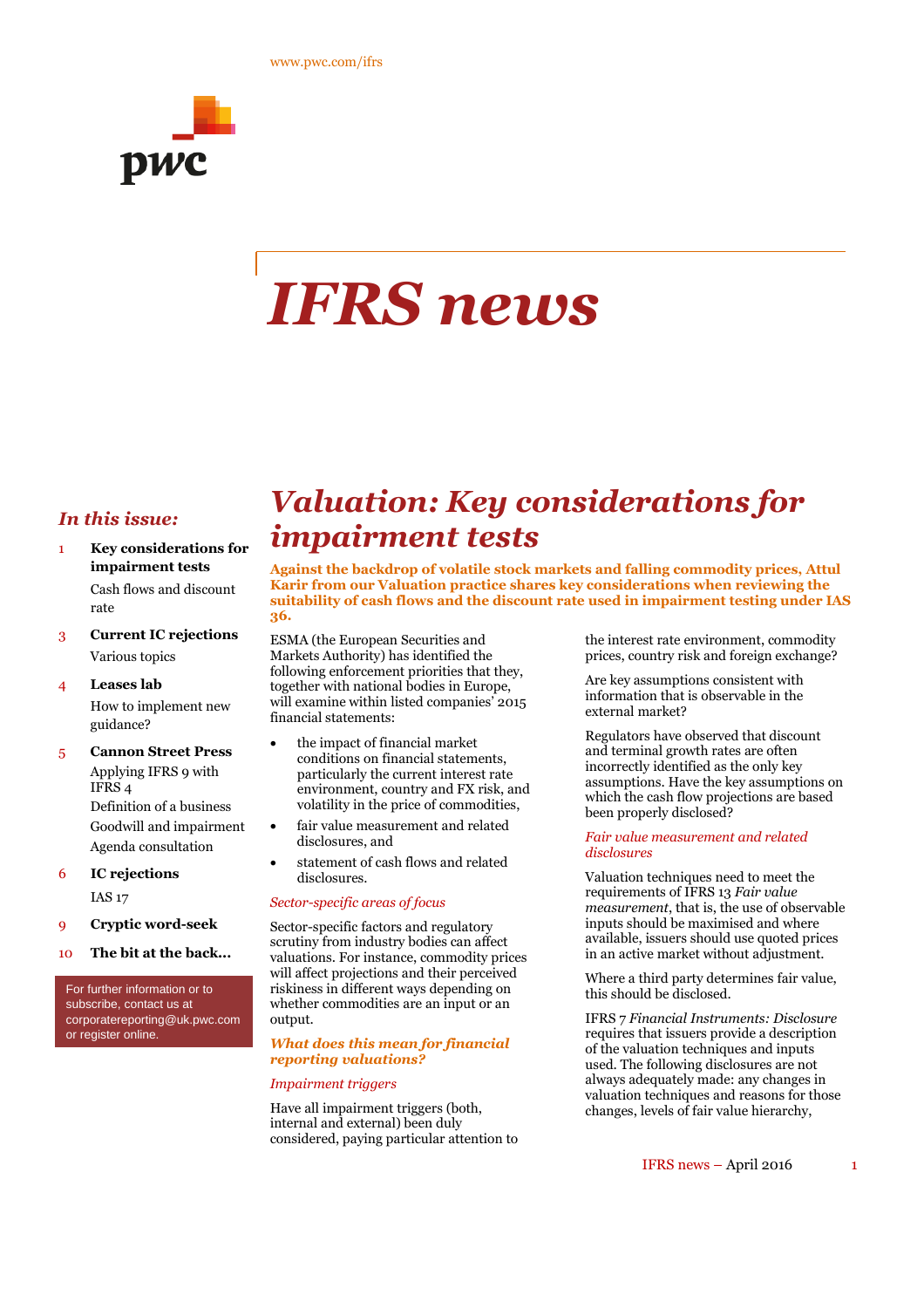

sensitivity to changes in unobservable outputs and whether current use differs from highest and best use.

#### *What are the key considerations when reviewing the suitability of cash flows and the discount rate used in impairment testing under IAS 36 Impairment of assets?*

*Cash flows*

- Overly optimistic:
	- o How has the business been performing?
	- o Are cash flows adjusted for current market conditions?
	- o Are the projections consistent with segmental disclosures in the financial statements?
	- o Have growth rate assumptions been compared to peers and analyst reports?
	- o First 5 years versus terminal growth rate, both types of growth rate require support.
- Impact of commodity prices:
	- Low prices have persisted and need to be reflected in asset valuations for businesses.
	- Commodities can be both inputs and outputs in a business – projections should reflect expected commodity prices.
- Allocation of overheads:
	- o General administrative (SG&A) costs should be allocated to cash generating units (CGUs).
- Future enhancements:
	- o Value in use must be based on maintenance, not enhancement of capital expenditure.

#### *Discount rate*

 Current interest rate environment: in Europe the low or even negative interest rates for certain benchmarks

(that is, for some government and high quality corporate bonds) need to be carefully reflected in the inputs used for the WACC.

- Currency versus country risk these are not the same thing:
	- o Currency risk relates to capturing inflation differentials if using a developed world risk free rate for projections denominated in local currency.
	- o Country risk relates to the economic environment of the country in a geo-political context. A separate country risk premium is only usually relevant when cash flow projections are prepared in a different currency. If a local cost of capital has been estimated, it will already include a country risk premium in the local risk free rate.
- Target capital structure:
	- o The entity specific debt to equity ratio should not be used to arrive at gearing for the weighted average cost of capital. It should instead be based on the industry average or target gearing.
- Using a single discount rate for multiple CGUs (or multiple regions):
	- o Use of a single discount rate can be difficult to support as it implies that the cash flow projections for each CGU are equally risky.

#### *Next steps*

Impairment tests continue to be a hot topic for stakeholders ranging from regulators and investors right through to the media. Based on our findings we think that more work will need to be done by companies. Further guidance is available on Inform: Valuation guidance paper and In Depth: Expanding on the top 5 tips for impairment testing.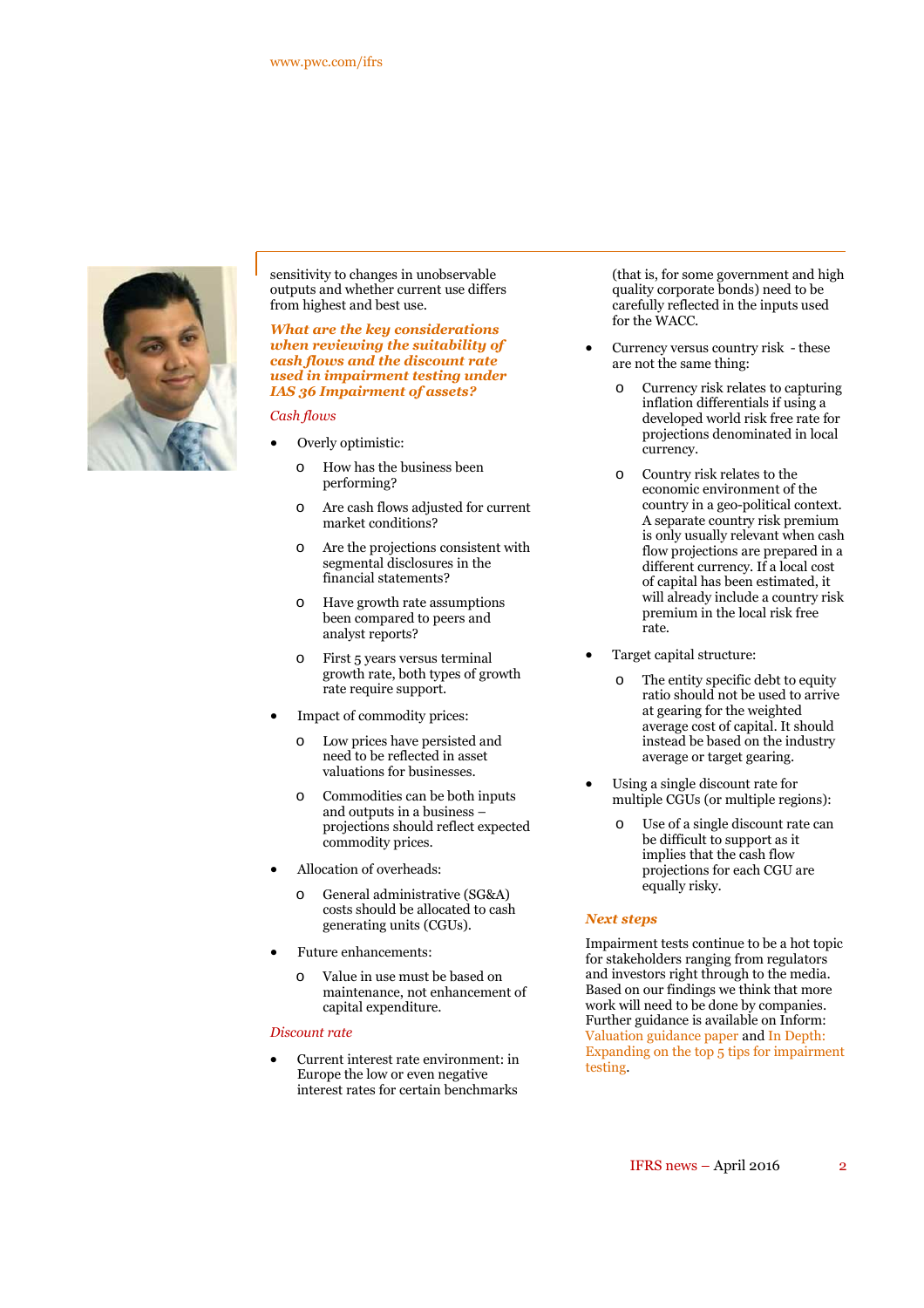



## *Current IC rejections*

**Derek Carmichael and Tatiana Geykhman from Accounting Consulting Services examine some of the issues the IC rejected at their March meeting.**

#### *IFRS 9 Financial Instruments – Determining hedge effectiveness for net investment hedges*

The IC observed that when accounting for net investment hedges, an entity should apply the 'lower of' test in determining the effective portion of the gains or losses arising from the hedging instrument. This application avoids the recycling of exchange differences arising from the hedged item that have been recognised in other comprehensive income before the disposal of the foreign operation, which is aligned with the requirements of IAS 21 *The effects of changes in foreign exchange rates*.

#### *IAS 16 Property, plant and equipment and IAS 38 Intangible assets – Variable payments for asset purchases*

The IC received a request to address the accounting for variable payments to be made for the purchase of an item of property, plant and equipment or an intangible asset that is not part of a business combination.

The IC was unable to reach a consensus on recognition and measurement of such variable payments. The IC observed that the IFRSs do not include requirements that are sufficiently clear and concluded that the Board should address accounting for variable payments comprehensively.

#### *IAS 32 Financial Instruments: Presentation*

#### *Classification of liability for a prepaid card in the issuer's financial statements*

The IC discussed the accounting for a prepaid card with the following features:

- No expiry date, no back-end fees,
- Non-refundable, non-redeemable and non-exchangeable for cash,
- Redeemable only for goods or services to a specific monetary amount,
- Redeemable only at specified thirdparty merchants.

The IC observed that the entity's liability for the prepaid card meets the definition of a financial liability. Consequently, the requirements in IFRS 9 *Financial instruments* should be applied to account for that financial liability. The IC also noted that customer loyalty programmes were outside the scope of its discussion on this issue.

#### *Offsetting and cash-pooling arrangements*

The IC discussed whether a particular cashpooling arrangement would meet the requirements for offsetting in accordance with IAS 32 – specifically whether the regular physical transfers of balances into a netting account would be sufficient to demonstrate that an intention to settle the entire period-end account balances on a net basis.

The IC observed that net presentation more appropriately reflects the amounts and timings of the expected future cash flows only when there is an intention to exercise a legally enforceable right to offset. In making this assessment, an entity considers normal business practices, the requirements of the financial markets and other circumstances if appropriate.

The IC notes that in the specific example, it would not be appropriate for the group to present these balances net, as the group did not expect to settle its subsidiaries' periodend balances on a net basis.

However, the IC also observed that in other cash-pooling arrangements, a group's expectations might be different. Consequently, the determination of what constitutes an intention to settle on a net basis would depend on the individual facts and circumstances of each case.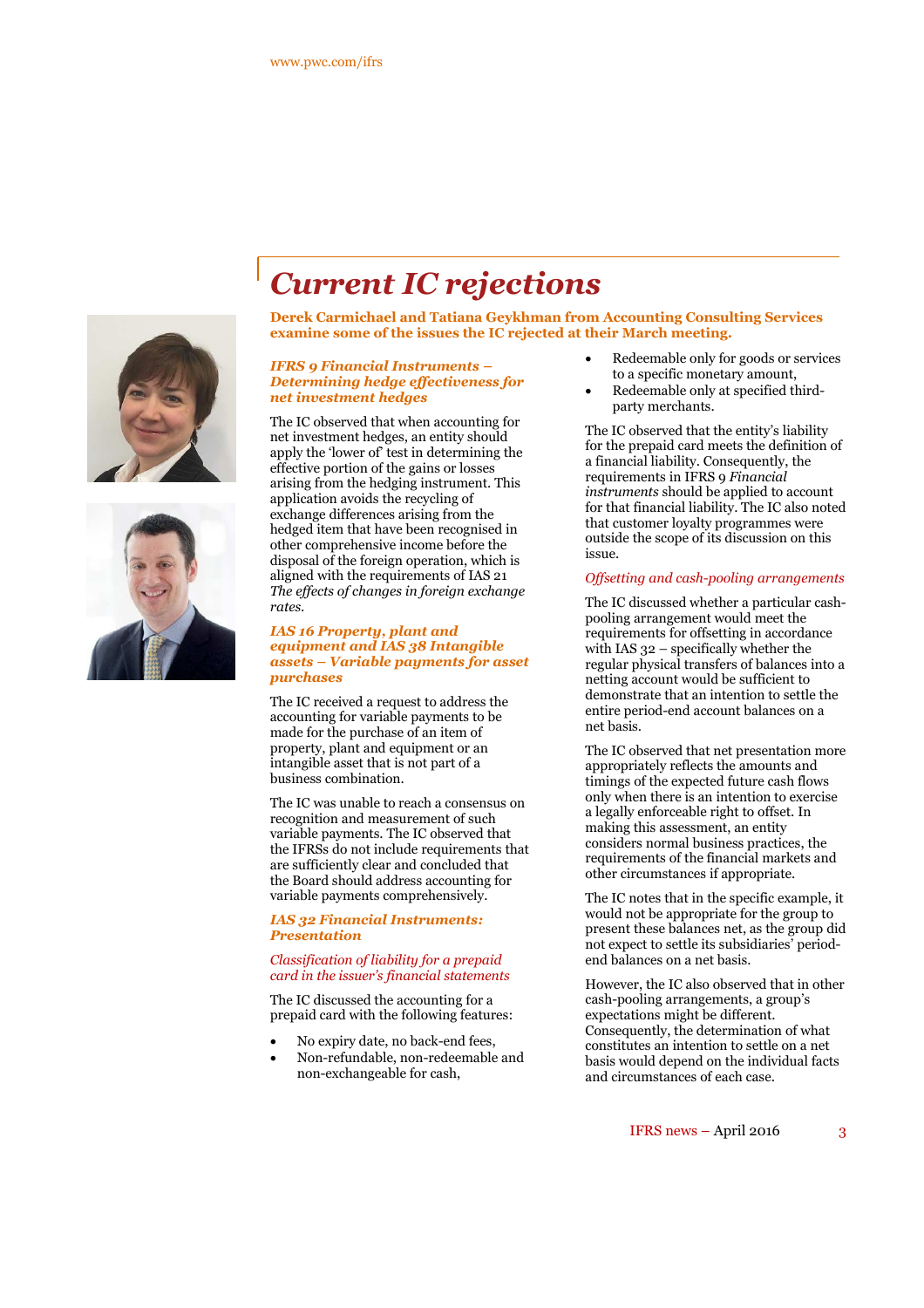

## The <sub>pwc</sub> leases lab

**Professor Lee Singh presents the conclusions of his first experiment in the Pharmaceutical Industry with the help of his assistant Ruth Preedy.**

#### *Hypothesis*

IFRS 16 will have a significant impact on the Pharma industry.

#### *Testing and analysis*

Pharma companies typically lease buildings, company cars and computers. Many of these arrangements are currently accounted for as operating leases. Under the new standard, almost all leases will be moved onto the balance sheet.

Medical device companies often supply equipment to hospitals and can be a lessor if the arrangement meets the definition of a lease. However, the definition and measurement of leases has changed under IFRS 16 and therefore the new standard will have consequences for both the lessor and lessee. The terms and conditions vary and can make assessing whether a lease exists complicated. Here are some of the terms that will need to be carefully considered in determining whether there is a lease:

- Equipment can be bespoke, made specifically for the customer.
- The equipment can be leased, with the supplier also providing consumables for use with the equipment.
- Payment structures vary. In some cases the equipment is free but the consumables are chargeable.
- There can be minimum order requirements for the consumables.
- Consumables can sometimes be substituted for other company products.

Where there has been a lease under IAS 17,



the new standard has not changed lessor accounting significantly.

#### *Conclusion*

IFRS 16 will impact Pharma companies as both a lessor and lessee.

#### *Practical application*

The Pharma industry will need to do a thorough review of their systems. These need to be able to identify and track all contracts which meet the definition of a lease. They will also need to be able to identify any low value or short term leases as these qualify for an exemption.

Medical device companies may have additional considerations depending on the terms and conditions of their equipment leases.

More of the Professor's analysis of the impact of IFRS 16 Leases on the Pharma industry can be seen in our Spotlight.

#### **Have you seen the latest PwC IFRS blogs**

Gary Berchowitz wonders about online gaming in the context of the new revenue standard

**Brian Peters** sheds light into the latest trends in pension accounting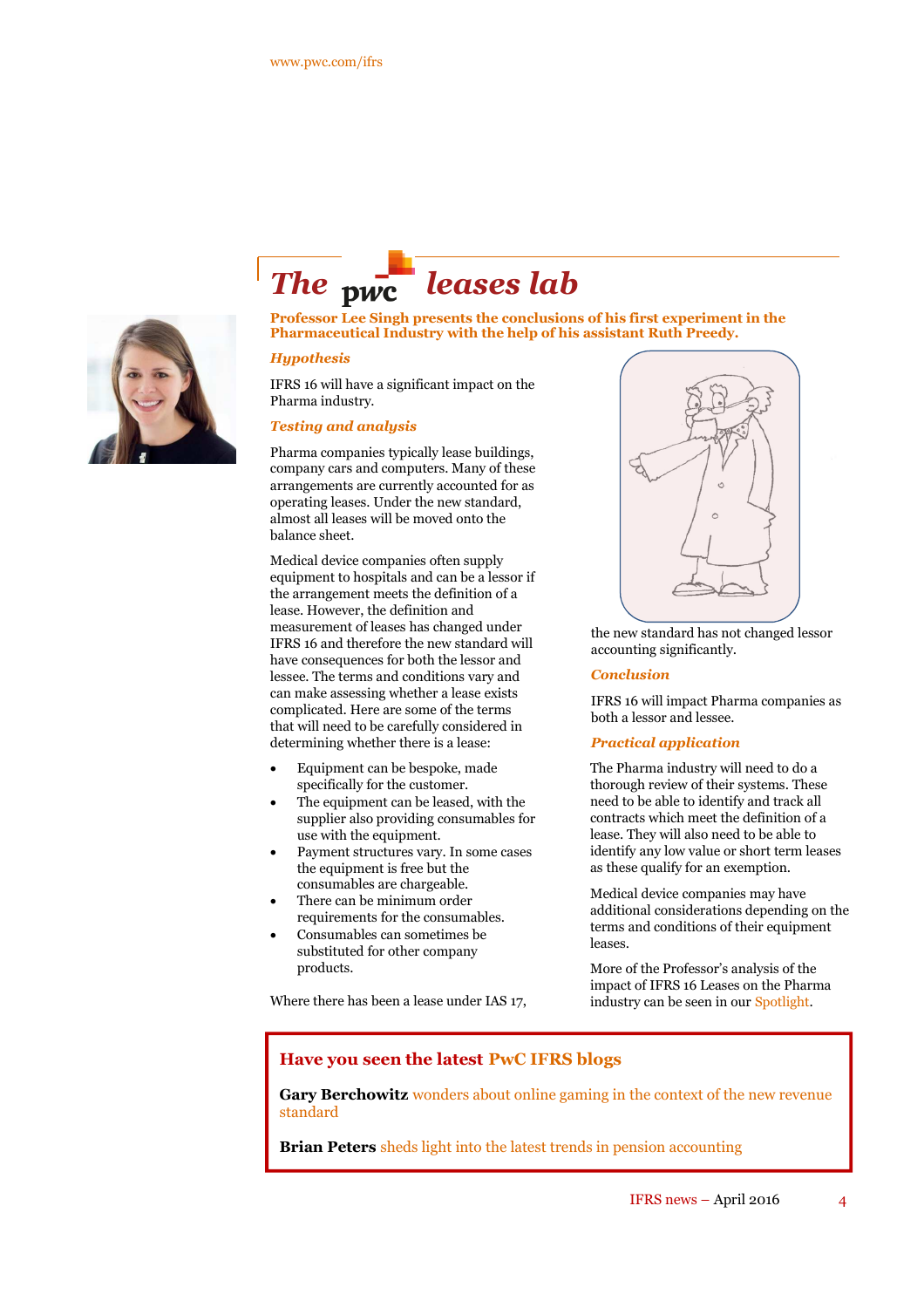### *Cannon Street Press*

#### *Applying IFRS 9 Financial instruments with IFRS 4 Insurance contracts*

In December 2015, the IASB issued an Exposure Draft to amend IFRS 4 Insurance Contracts to give entities whose business model is to predominantly issue insurance contracts the option to defer the effective date of IFRS 9 until 2021 (the temporary exemption). Alternatively, an entity could implement IFRS 9 but opt to remove from profit or loss some of the accounting mismatches and temporary volatility that could occur before the new insurance contracts standard is implemented (the overlay approach).

At the March meeting, the IASB tentatively decided to confirm the ED proposals with regards to the following:

#### *Definition of a business*

The IASB discussed the proposed amendments to IFRS 3 *Business Combinations*, which would clarify how to apply the definition of a business and would result in largely the same

#### *Goodwill and Impairment*

The IASB discussed the following areas from its goodwill and impairment project:

- A possible modification to the impairment test to address user's concerns about late recognition of impairment losses and overstatement of goodwill,
- Improving the disclosure requirements for goodwill and impairment, and

#### *Agenda Consultation*

The Board discussed the feedback received in response to the 2015 agenda consultation and the 2015 trustee's review of structure and effectiveness. No decisions were made. The IASB will discuss the following at future meetings:

The balance of the Board's activities and

- An optional temporary exemption from applying IFRS 9 will be provided for qualifying entities.
- The eligibility for the temporary exemption should be determined at the reporting entity level only.
- There should be a fixed expiry date.
- An overlay approach will be provided on an optional basis.

The remaining technical issues, including the qualifying criteria for the temporary exemption will be discussed at future meetings. The amendments are expected in Q3 2016.

requirements as the FASB proposed amendments. The Board tentatively decided to issue an Exposure Draft, which is expected in Q3.

 A possible improvement to the definition and guidance for customer relationships acquired in a business combination.

No decisions were made. The Board will continue its discussions at future meetings, including consideration of quantitative information about the amounts and trends of reported goodwill, impairment and intangible assets over recent years. The IASB also expects to discuss this project with the FASB again during the second quarter of 2016

the prioritisation criteria that should be applied to individual projects,

- The comments received on individual projects and what effect those comments should have, and
- A draft work plan of the Board's activities.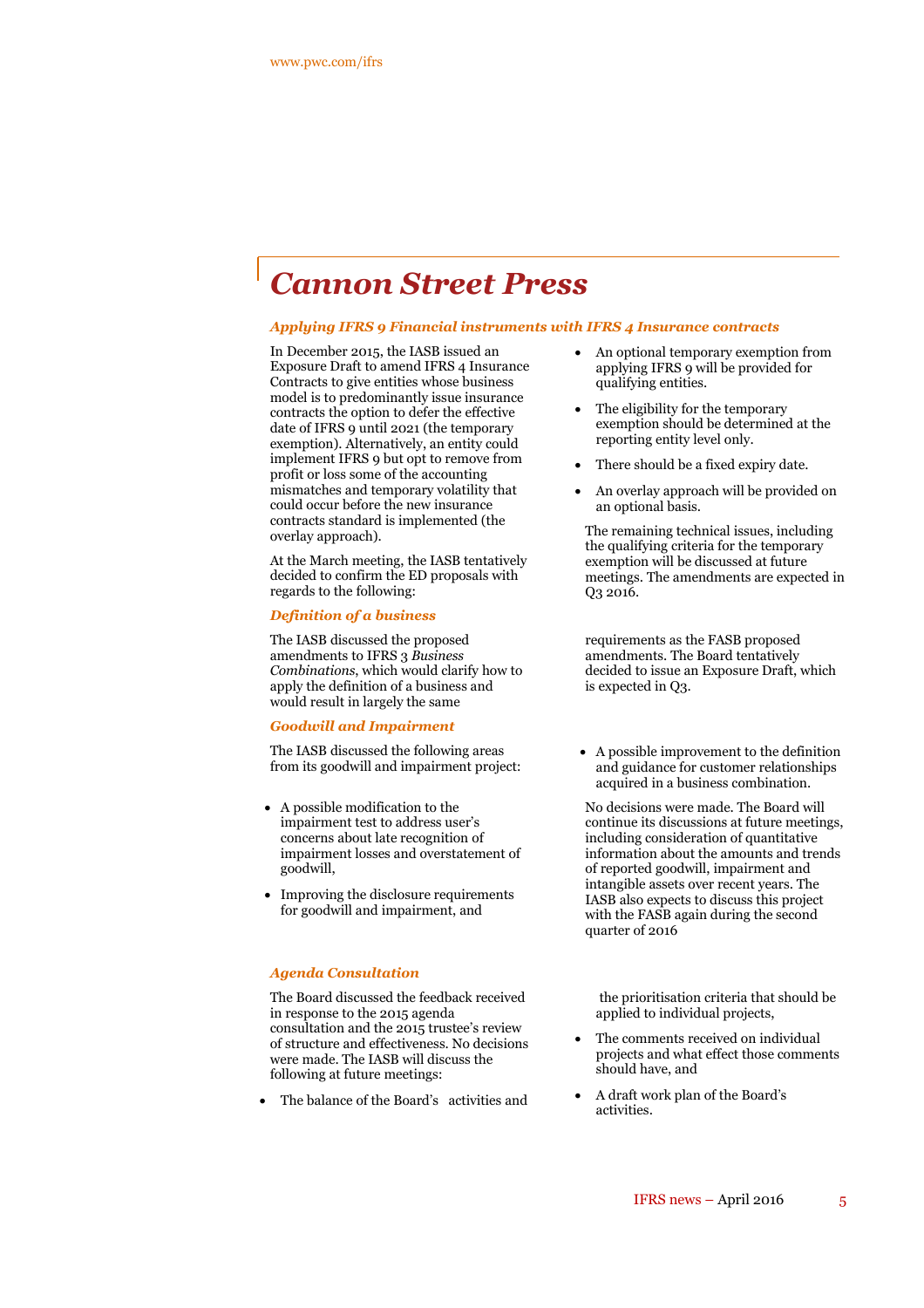

## *IFRIC Rejections in short - IAS 17*

**Fernando Chiqueto of Accounting Consulting Services examines the practical implications of IC rejections related to IAS 17.**

#### *Looking for an answer? Maybe it was already addressed by the experts.*

The Interpretations Committee (IC) regularly considers anywhere up to 20 issues at its periodic meetings. A very small percentage of the issues discussed result in an interpretation. Many issues are rejected; some go on to become an improvement or a narrow scope amendment. The issues that are not taken on to the agenda end up as 'IFRIC rejections', known in the accounting trade as 'not an IFRIC' or NIFRICs. The NIFRICs are codified (since 2002) and included in the 'green book' of standards published by the IASB although they technically have no standing in the authoritative literature. This series covers what you need to know about issues that have been 'rejected' by the IC. We go standard by standard and continue with IAS 17 as per below.

In January, the IASB issued the new leasing standard, IFRS 16. Nevertheless, the guidance in IAS 17 remains applicable for almost three years, making this an opportune moment to review how the IC addressed the questions raised on IAS 17.

#### *Finance subleases of finance leases (June 2005)*

The IC considered whether IAS 17 needed interpretation for situations when assets obtained under finance leases are in turn leased immediately by intermediaries. There was a view that intermediaries could treat the assets as inventory when acquired from the manufacturer followed by a sale to end users.

The IC noted that this issue was covered by both IAS 17's guidance for finance leases and the derecognition requirements of IAS 39. The IC did not agree with the suggestion to treat the assets as inventory.

*Under IFRS 16, the head lease and the sublease are accounted for in accordance with both lessee and lessor accounting respectively. Finance lease liabilities are subject to IFRS 9's derecognition guidance.*

#### *Recognition of operating lease incentives under SIC-15 (August 2005)*

The IC was asked to consider the appropriate period over which an incentive for an operating lease should be recognised when the lease contains a clause that requires rents to be repriced to market rates.

The IC noted that SIC-15 *Operating Leases - Incentives* requires a lessee to recognise the

incentives as a reduction of rental expense over the lease term. The IC thought the wording was clear and did not accept an argument that the lease expense of a lessee after an operating lease repriced to market ought to be comparable with the lease expense of an entity entering into a new lease at the same time at market rates. Nor did the IC believe that the repricing would be representative of a change in the time pattern.

*Under IFRS 16, any lease incentive is recognised as a reduction of the right-of-use asset.*

#### *Time pattern of user's benefit from an operating lease (November 2005)*

The IC considered the income and expense recognition profile of an operating lease in which the annual payments rise by a fixed annual percentage over the life of the lease. The IC was asked whether it would be acceptable to recognise such increases in each accounting period when they are intended to compensate for expected annual inflation over the lease period.

The IC noted that the accounting under IAS 17 for operating leases does not incorporate adjustments to reflect the time value of money. Rather, IAS 17 requires a straightline pattern of recognition of income or expense from an operating lease, unless another systematic basis is more representative of the time pattern of the user's benefit. The IC noted that recognising income or expense from annual fixed inflators as they arise would not be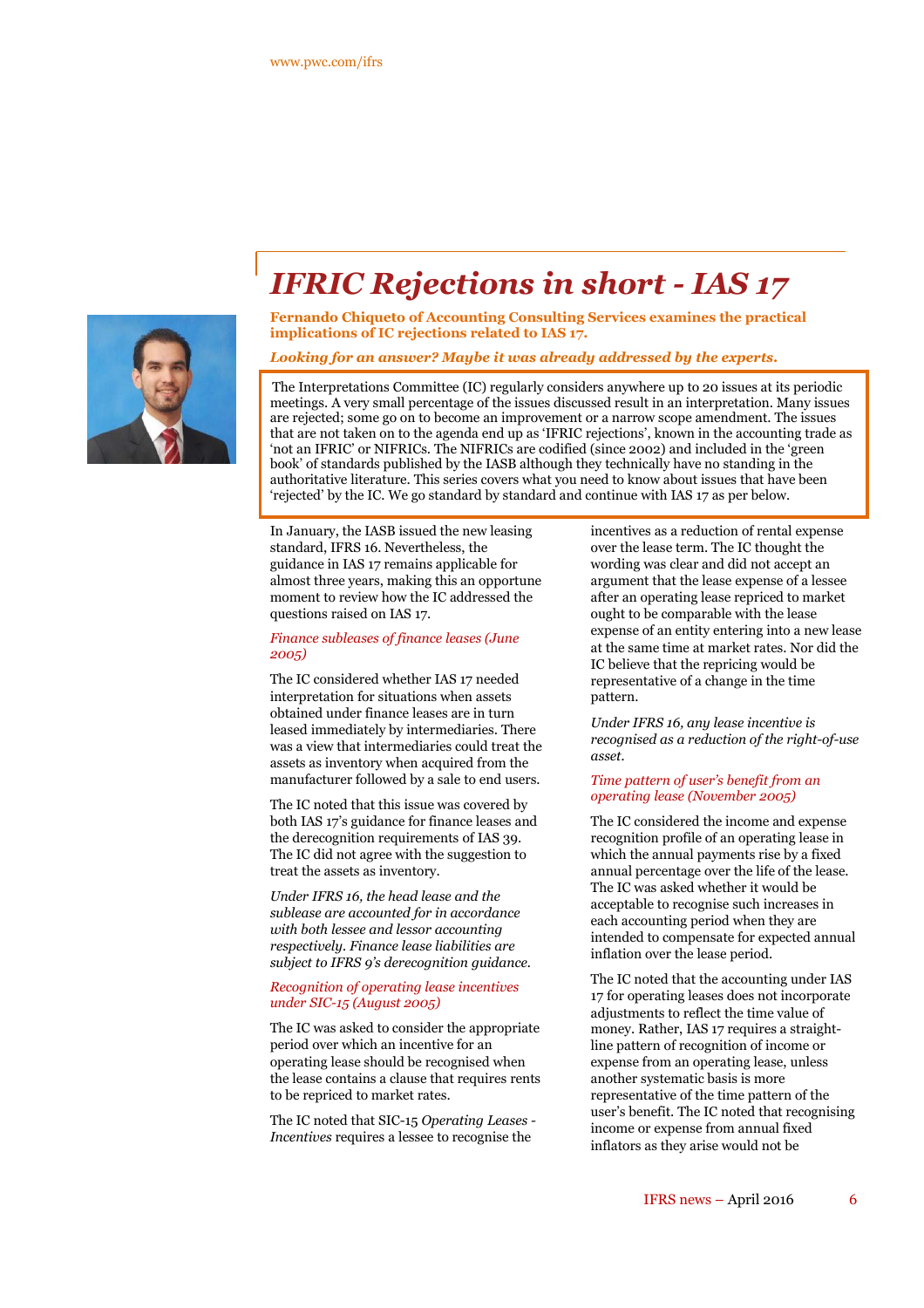consistent with the time pattern of the user's benefit.

*Under IFRS 16, fixed payments are one of the components of the lease liability.*

*Leases of land that do not transfer title to the lessee (December 2005)*

The IC was asked whether long leases of land would represent a situation when a lease of land would not "normally" be classified as an operating lease. IAS 17.14 stated that if title is not expected to pass to the lessee by the end of the lease term, then the lessee normally does not receive substantially all of the risks and rewards, in which case the lease will be an operating lease.

The word "normally" implies that a long lease of land could be treated as a finance lease, since the time value of money would reduce the residual value to an immaterial amount. However, the IC noted that one example affected by the word "normally" is a lease of land in which the lessor agrees to pay the lessee the fair value of the property at the end of the lease period. In such circumstances, risks and rewards associated with the land would have been transferred to the lessee despite there being no transfer of title.

The IC noted that a lease of land is classified as an operating lease unless title is expected to pass to the lessee or significant risks and rewards associated with the land pass to the lessee. Paragraph IAS 17.14 was removed by Improvements to IFRSs (issued April 2009).

#### *Contingent rent (May 2006)*

The IC considered whether an estimate of contingent rentals payable or receivable under an operating lease should be included in the total lease payments or lease income to be recognised on a straight-line basis over the lease term.

The IC noted that current practice is to exclude contingent rentals from the amount to be recognised on a straight-line basis over the lease term. The issue was not added to the agenda.

*Under IFRS 16, the lease liability comprises only those variable lease payments that depend on an index or a rate (for example, payments linked to a consumer price index,*

*benchmark interest rates or payments that vary to reflect changes in market rental rates). Variable lease payments linked to future performance of use of the underlying asset are excluded from the measurement of lease liabilities.*

#### *Sale and leasebacks with repurchase agreements (March 2007)*

The IC considered how sale and leaseback transactions should be accounted for when the seller or lessee retains control of the leased asset through a repurchase agreement or option.

The IC noted that IAS 17, rather than IAS 18, provides the more specific guidance with respect to sale and leaseback transactions. Consequently, it is not necessary to apply the requirements of IAS 18 to sale and leaseback transactions in the scope of IAS 17.

*Under IFRS 16, an entity uses IFRS 15's guidance on performance obligation in order to determine whether the transfer of an asset is accounted for as a sale. However, if the seller-lessee has a substantive repurchase option, then no sale has occurred.*

#### *Time pattern of the user's benefit (September 2008)*

The request asked for guidance on what alternatives to straight-line recognition of lease expense might be appropriate.

The IC noted that IAS 16 *Property, Plant and Equipment* and IAS 38 *Intangible Assets* require an entity to recognise the use of productive assets based on a method that best reflects the pattern in which the asset's future economic benefits are expected to be consumed by the entity. In contrast, IAS 17 refers to the time pattern of the user's benefit. Therefore, any alternative to the straight-line recognition should reflect the time pattern of the use of the leased asset.

#### *Purchase of right to use land (September 2012)*

The IC received a request to clarify whether the purchase of a right to use land should be accounted for as i) purchase of PP&E; ii) purchase of an intangible asset; or iii) lease of land. In the fact pattern submitted, the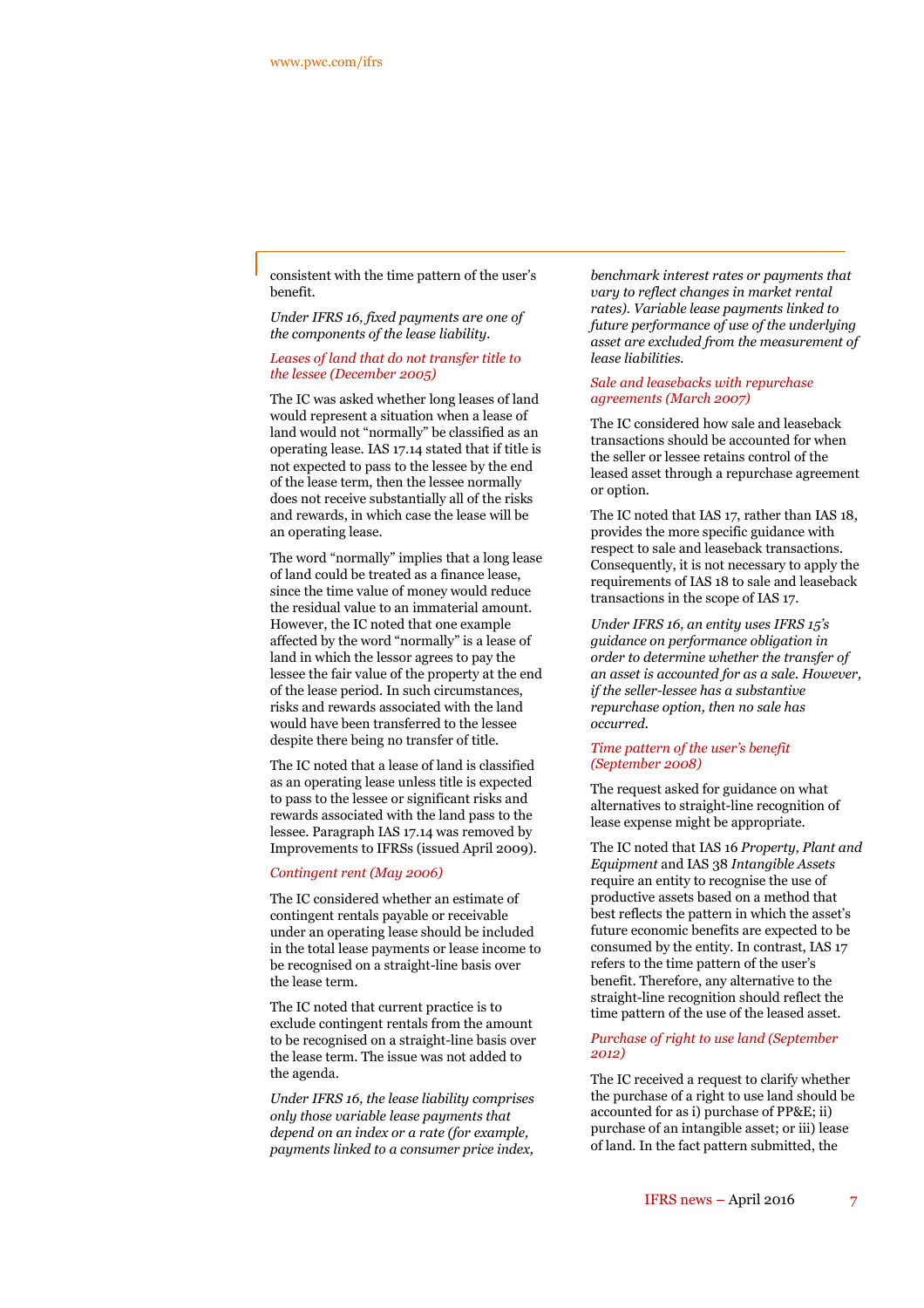laws and regulations would not permit entities to own freehold title to land.

The IC identified characteristics of a lease in the fact pattern considered. The IC noted that a lease could be indefinite via extensions or renewals and, therefore, the existence of an indefinite period does not prevent the 'right to use' from qualifying as

a lease in accordance with IAS 17. The IC also noted that the lessee has the option to renew the right and that the useful life for depreciation purposes might include renewal periods. Judgement will need to be applied in making the assessment of the appropriate length of the depreciation period.

#### *Summary of IAS 17 rejections*

| <b>Topic</b>                                                                     | <b>Summary conclusion</b>                                                                                                                                                                                                                                                                                                                                                                                                                                                                                                                            |  |  |  |  |  |  |  |  |
|----------------------------------------------------------------------------------|------------------------------------------------------------------------------------------------------------------------------------------------------------------------------------------------------------------------------------------------------------------------------------------------------------------------------------------------------------------------------------------------------------------------------------------------------------------------------------------------------------------------------------------------------|--|--|--|--|--|--|--|--|
| Finance subleases of<br>finance leases (June<br>2005)                            | The IC agreed that IAS 17 was clear on the guidance for finance leases both for the<br>intermediary in its capacity as lessee and a lessor and for the end user as a lessee.<br>The derecognition requirements of IAS 39, as they apply to the finance lease<br>liabilities of the intermediary, are also clear.                                                                                                                                                                                                                                     |  |  |  |  |  |  |  |  |
| Recognition of<br>operating lease<br>incentives under<br>SIC-15 (August<br>2005) | IC thought the wording in SIC-15 was clear and that the lessee is required to<br>recognise the aggregate benefit of operating lease incentives as a reduction of rental<br>expense over the lease term on a straight-line basis, unless another systematic basis<br>is representative of the time pattern of the lessee's benefit from the use of the leased<br>asset.                                                                                                                                                                               |  |  |  |  |  |  |  |  |
| Time pattern of<br>user's benefit from<br>an operating lease<br>(November 2005)  | IAS 17 requires a straight line pattern of recognition of income or expense from an<br>operating lease unless another systematic basis is more representative of the time<br>pattern of the user's benefit. The IC noted that recognising income or expense from<br>annual fixed inflators as they arise would not be consistent with the time pattern of<br>the user's benefit.                                                                                                                                                                     |  |  |  |  |  |  |  |  |
| Leases of land that<br>do not transfer title<br>to the lessee<br>(December 2005) | A lease of land, irrespective of the lease term, is classified as an operating lease<br>unless title is expected to pass to the lessee or significant risks and rewards<br>associated with the land at the end of the lease term pass to the lessee.                                                                                                                                                                                                                                                                                                 |  |  |  |  |  |  |  |  |
| Contingent rent<br>(July 2006)                                                   | The IC noted that they did not expect contingent rental payments being included in<br>the amount to be recognised on a straight-line basis over the lease term for<br>operating leases.                                                                                                                                                                                                                                                                                                                                                              |  |  |  |  |  |  |  |  |
| Sale and leasebacks<br>with repurchase<br>agreements (March<br>2007)             | The IC tentatively agreed that IAS 17 rather than IAS 18 provides more specific<br>guidance with respect to sale and leaseback transactions for transactions that<br>convey a right to use an asset. Otherwise IAS 17 is not applied.                                                                                                                                                                                                                                                                                                                |  |  |  |  |  |  |  |  |
| Time pattern of the<br>user's benefit<br>(September 2008)                        | The IC felt that IAS 17 is clear that any departure from the straight-line recognition<br>of lease expense under an operating lease must reflect the time pattern of the use of<br>the leased asset, rather than the lessor's costs or benefit. The IC did not expect<br>significant diversity of practice to arise.                                                                                                                                                                                                                                 |  |  |  |  |  |  |  |  |
| Purchase of right to<br>use land (September<br>2012)                             | The IC noted that the existence of an indefinite period does not prevent the 'right to<br>use' from qualifying as a lease in accordance with IAS 17.                                                                                                                                                                                                                                                                                                                                                                                                 |  |  |  |  |  |  |  |  |
| Meaning of<br>'incremental costs'<br>(March 2014)                                | The IC was asked whether salary costs of permanent staff involved in negotiating<br>and arranging new leases qualify as 'incremental costs' and should therefore be<br>included as initial direct costs in the initial measurement of the finance lease<br>receivable. The IC noted that such internal fixed costs do not qualify as 'incremental<br>cost'. Only those costs that would not have incurred if the entity had not negotiated<br>and arranged a lease should be included in the initial measurement of the finance<br>lease receivable. |  |  |  |  |  |  |  |  |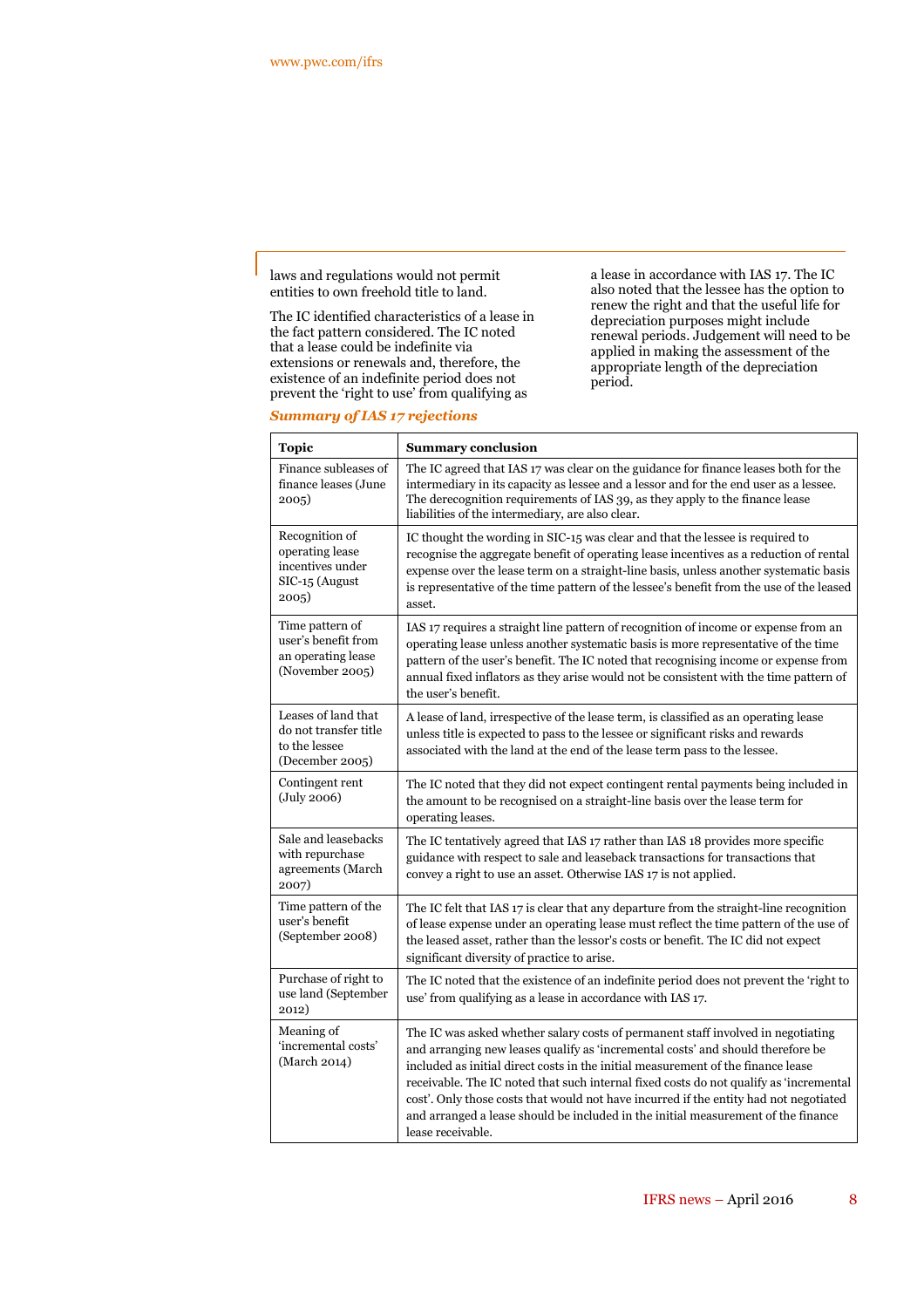## *Cryptic IFRS word seek*

**Give your brain a workout and keep it buzzing for your next accounting term! All the terms described on the right have something to do with IFRS. See how many you can find in the word grid! However, it is not as easy as you think…some of the words in the grid have nothing to do with accounting! In order to keep it simple all the words are forwards and there are no diagonal ones.**

**Horizontal:**

| Е | I | Е | V | S | Τ | A | J | Y | R | V | U | A | I | K | V | R | V | С | U |
|---|---|---|---|---|---|---|---|---|---|---|---|---|---|---|---|---|---|---|---|
| R | Η | E | I | Η | R | R | S | U | G | Α | R | Y | R | О | Y | A | L | T | Y |
| Τ | E | A | V | I | R | Т | U | A | L | L | Y | C | E | R | T | A | I | N | S |
| T | N | C | I | G | E | U | F | L | E | E | I | A | М | I | 1 | P | N | О | D |
| X | L | A | R | Н | A | I | F | S | A | S | E | S | O | О | Α | Μ | S | T | A |
| A | E | P | О | L | I | C | I | E | S | S | L | Н | T | М | R | I | U | E | E |
| G | Y | U | S | Y | U | L | C | R | E | I | D | A | E | I | A | Μ | L | S | Y |
| N | R | T | U | P | A | Τ | I | W | I | N | S | L | A | G | О | M | I | О | G |
| S | E | О | P | R | A | Τ | E | R | E | G | U | L | A | T | I | О | N | М | С |
| Y | G | P | R | О | B | A | N | E | L | R | B | I | S | I | Μ | 0 | N | G | A |
| D | A | T | A | B | R | S | Τ | A | L | E | S | 0 | S | О | P | R | A | N | Q |
| S | Τ | I | S | A | U | C | L | L | I | T | I | B | О | S | R | о | A | Q | W |
| C | T | 0 | О | B | Т | О | Y | I | E | L | D | R | C | C | A | T | Μ | W | E |
| V | A | N | T | L | Е | Т | L | 0 | W | E | I | A | I | U | C | Н | Ω | E | R |
| E | S | н | T | E | R | R | О | R | I | U | A | I | A | S | T | I | R | R | T |
| X | G | О | 0 | L | Е | O | W | A | Τ | E | R | K | T | I | I | S | T | T | Z |
| B | О | W | A | F | S | Y | E | I | R | U | Y | E | E | F | C | I | I | Y | D |
| Н | L | L | E | I | E | A | R | A | C | E | R | T | S | R | Α | L | S | 0 | J |
| N | F | О | T | Q | A | L | О | О | K | S | R | S | D | S | B | F | A | R | T |
| A | A | N | W | X | R | Τ | U | G | О | О | D | W | I | L | L | U | T | О | N |
| E | X | G | U | Z | C | Y | Y | о | P | E | R | A | L | I | E | N | I | E | T |
| S | V | U | W | Y | Н | A | R | V | E | S | T | М | U | D | Ι | I | О | Μ | G |
| Τ | I | W | A | U | О | K | B | Ε | R | N | E | S | T | О | I | S | N | U | W |
| S | C | О | S | T | A | U | G | R | О | U | P | E | E | U | Y | N | Y | E | N |
| I | U | U | S | L | О | W | U | N | Ω | B | E | L | D | I | Y | T | S | I | B |
| I | A | н | E | L | P | Μ | E | м | A | N | U | A | L | O | F | I | F | R | S |
| P | R | E | T | R | O | S | P | E | C | T | I | V | E | I | О | T | U | L | L |
| A | E | V | A | S | B | G | S | N | L | I | V | E | R | P | O | O | L | Α | R |
| D | A | C | I | N | V | E | S | T | I | N | G | R | E | E | C | E | L | Y | V |
| Z | D | A | D | B | A | N | Τ | D | C | N | S | G | N | G | E | S | Н | X |   |

Probability criterion (9,7) A lot of boilerplate language Until the bitter end (IAS 39) Temporary topic (4, 10) An APM Return Adjust for this retrospectively if material Not until the bitter end (IAS 39) Inherent profitability measure Is it an asset? Detachment of produce (IAS 41) Charge Accounting family With hindsight Cashflows for future profits **Vertical:** Probability criterion (7,8) Likelihood of being exercised (12,5) Probability criterion Topic of the month (… accounting) Profit before unfortunate debits Hiding the tree in the wood of words I might sell? (3,6) Accounting kid Accounting companion Can't be done Piecemeal consumption Definitely not an asset Shareholders' reduced profit share Repetitive counterparty Accounting debate club Basis for future profits

The solution will be provided in IFRS News – May 2016. Impatient puzzlers can request the solution from the editor.